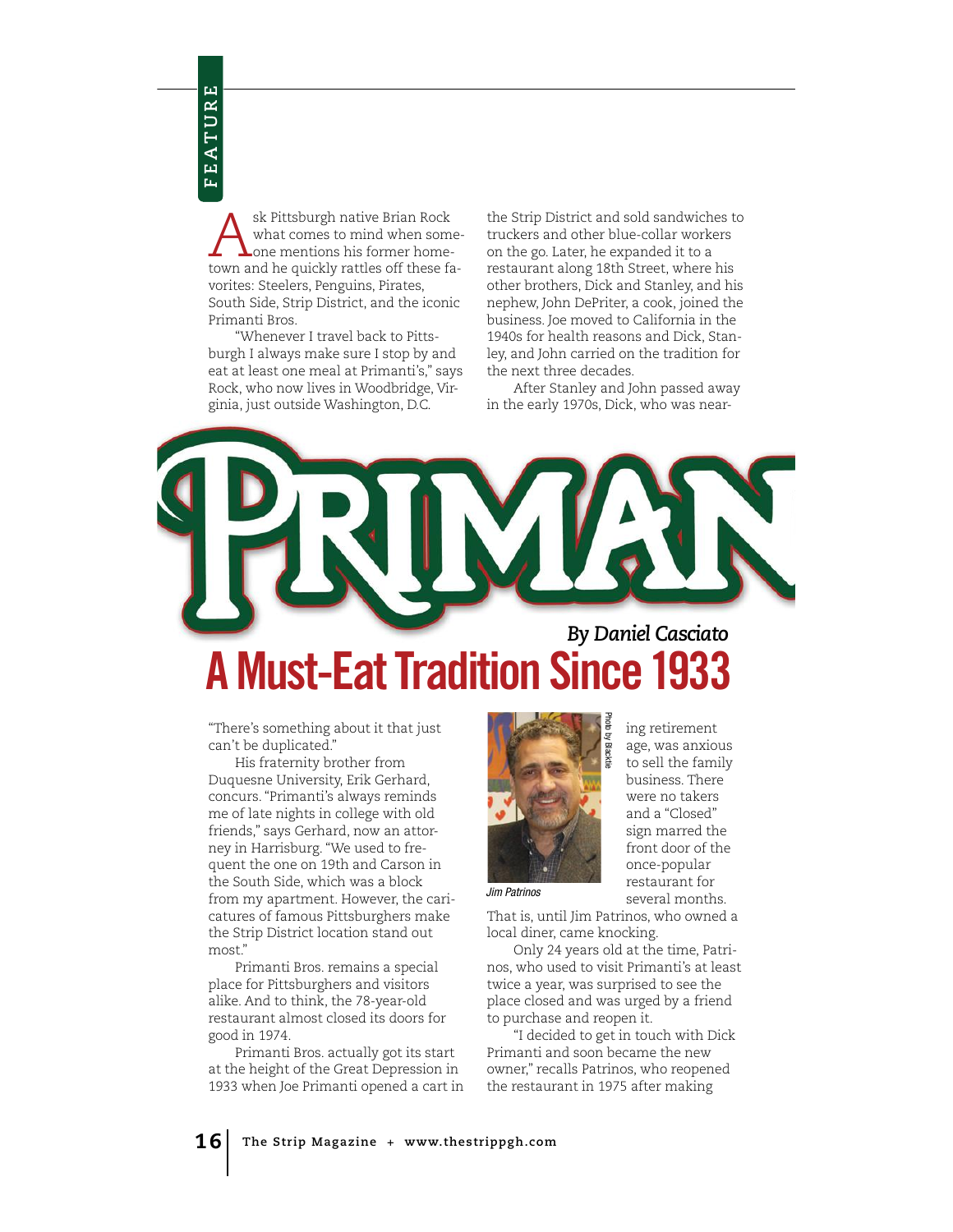

some minor modifcations. "I tried to keep everything as original as possible. I bought all of the bread and meats from the same vendors. We had a former employee show us how to make the cole slaw. I didn't want to change a thing, and hopefully I haven't."

One change Patrinos did make was regarding the hours of operation. Primanti's used to be open from 1:00 a.m. to 1:00 p.m. to accommodate the truckers and other overnight workers. After a year, he decided to stay open all night, and since then it has remained open 24 hours.

With the success of that location, Patrinos expanded its operations and opened a second location in Oakland, near the University of Pittsburgh. Later, he added locations in downtown Pittsburgh, the South Side, Market Square, and Three Rivers Stadium. In 1999, Patrinos expanded to the suburbs and added a location in Robinson with an enlarged menu. Over the next 11 years, he opened eight more restaurants, in North Versailles, Pleasant Hills, Cranberry, and elsewhere. Today, Primanti Bros. has 20 locations

Continued<sup>1</sup>



The Primanti Bros. founders, ca. 1933, behind the counter (from left): Joe Primanti, John Depriter, [unidentified], Stanley Primanti, [unidentified], and Dick Primanti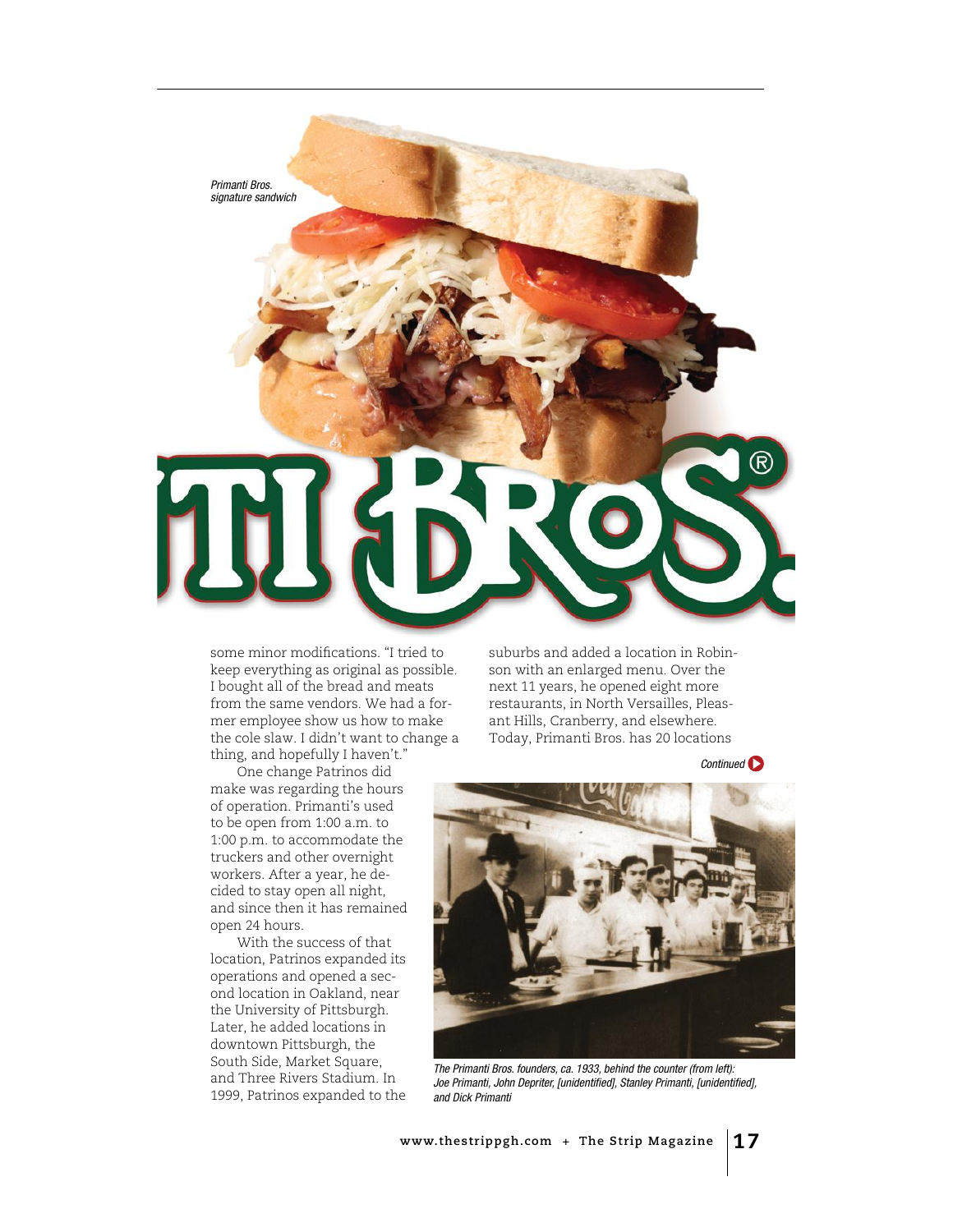## **Primanti Bros.**

altogether, including three in Ft. Lauderdale, where Patrinos has a second home.

Turn on your television during any nationally televised sporting event in Pittsburgh, and you can bet the cameras will show a clip of Primanti Bros. That national attention began way back in the mid-1970s when the University of Pittsburgh football team was on its way to a national championship and the Steelers were in the midst of a dynasty.

But it wasn't until an article appeared in *Penthouse* magazine in the early 1980s that more people began to take notice of the Pittsburgh restaurant with its unique sandwiches stuffed with cole slaw and french fries. A freelance writer for the *Wall Street Journal* was planning to run an article about Pri-

manti's, but the piece was nixed. A year later, he pitched the same idea to *Penthouse*, which ran the article. Since then, the Pittsburgh landmark eatery has been featured in hundreds of publications and television programs, including shows on PBS, the Food Network, the Travel Channel, and the

Discovery Channel. Most recently, it was featured on the Travel Channel's *101 Tastiest Places to Chow Down* —and Primanti's was crowned as having America's "Number One Sandwich."

In 2007, Primanti Bros. was named an American Classic by the James Beard Foundation in Washington, D.C., a nonproft organization that recognizes and honors excellence among those working in the food and beverage industry.

"I was really overwhelmed by the award," Patrinos says. "The organizers compiled a little flm that they showed at the ceremony. It was very nice and I was very honored."

Even the City of Pittsburgh has honored its heritage by renaming the street on which the original restaurant sits as Primanti Way. While Primanti's has

received its fair share of local and national fame, Patrinos credits former Pittsburghers and current residents for the national exposure.

"We've been very fortunate to have received all this national attention, but I feel what's given us the best exposure nationally are the people who have left Pittsburgh," he says. "When the holidays arrive, everyone comes back to visit their families, and on their to-do list is going to Primanti's for a sandwich. That's why we're so busy during the holidays."

Most of Patrinos's time is spent at the original Strip location. "We do have operation managers in these other stores, but the Strip is still the yeast of all the stores," he says. "As the Strip goes, so goes all the other stores. I'm in touch with them on

> a daily basis, by phone or in person. The Strip is the original location and it's where people want to go, so I am very protective of that location. It's special to me. I'm there at least one day a week, usually on a Saturday when it's the busiest. I like to help out and also keep the cus-



A busy night behind counter in the early days

tomers entertained."

While the other locations offer patrons an expanded menu, including salads, pizzas, and pasta, Patrinos kept the Strip location all original. He wanted to stay true to the roots of the founders, and preserve that sense of nostalgia among the customers.

"Nothing changed in the Strip," he says. "It's the only location where we only serve the original sandwiches. We tried to keep it as original as possible."

The menu consists of 20 different meats to put on the original sandwich, plus the cole slaw and fries.

Patrinos loves the location in the Strip District. "This is the hub of the city," he says. "The traffc of people who

Continued on p. 32